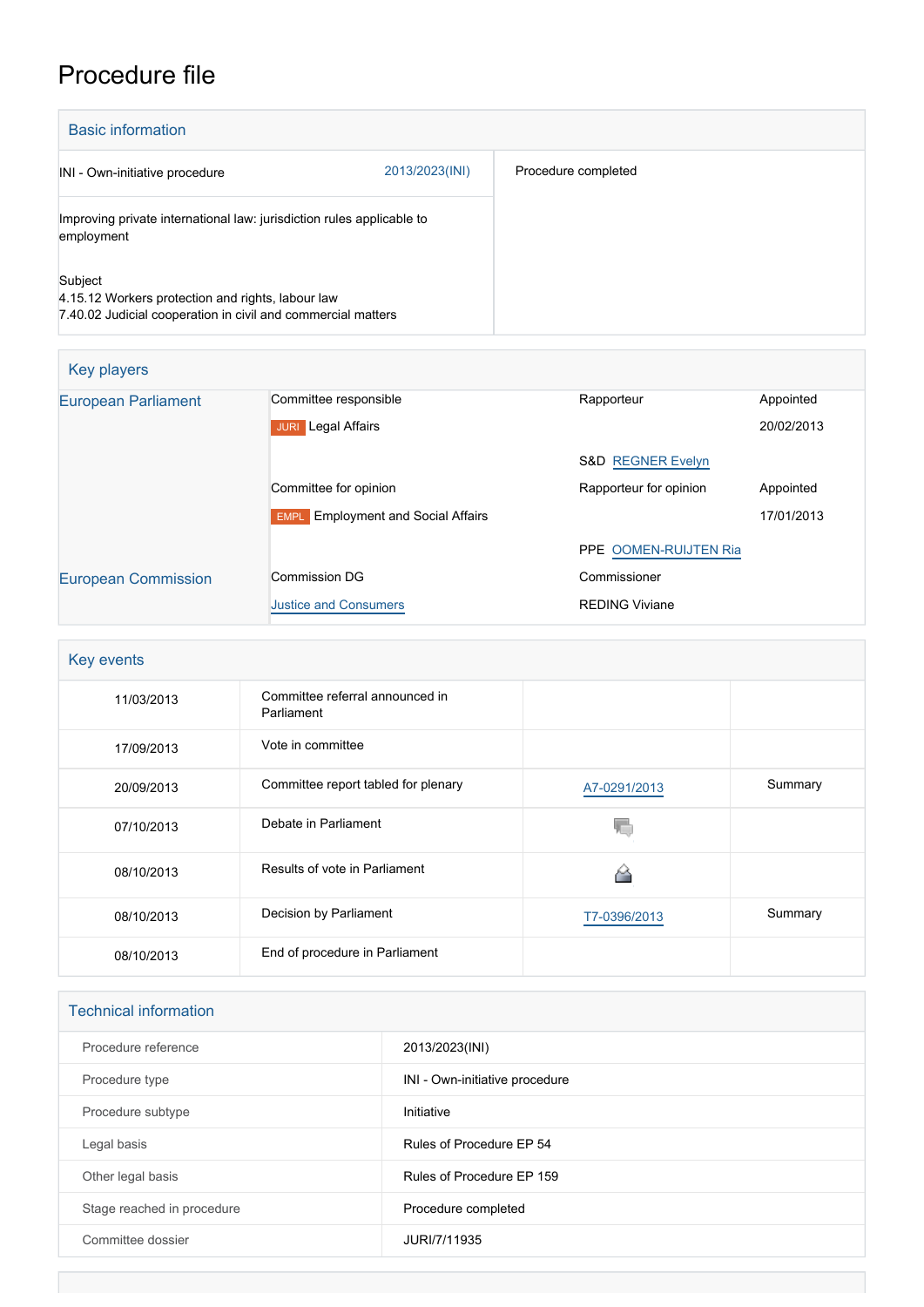## Documentation gateway

| Committee draft report                                 |             | PE508.078    | 08/05/2013 | EP        |         |
|--------------------------------------------------------|-------------|--------------|------------|-----------|---------|
| Amendments tabled in committee                         |             | PE513.236    | 17/06/2013 | EP        |         |
| Committee opinion                                      | <b>EMPL</b> | PE510.701    | 05/09/2013 | EP        |         |
| Committee report tabled for plenary, single<br>reading |             | A7-0291/2013 | 20/09/2013 | EP        | Summary |
| Text adopted by Parliament, single reading             |             | T7-0396/2013 | 08/10/2013 | EP        | Summary |
| Commission response to text adopted in<br>plenary      |             | SP(2014)61   | 06/03/2014 | <b>EC</b> |         |

## Improving private international law: jurisdiction rules applicable to employment

The Committee on Legal Affairs unanimously adopted the own-initiative report by Evelyn REGNER (S&D, AT) on improving private international law: jurisdiction rules applicable to employment.

Members recalled that a number of high-profile European court cases on jurisdiction and applicable law in relation to individual employment contracts and industrial action have led to fears that national provisions on employment law could be undermined by European rules which can lead, in certain cases, to the law of one Member State being applied by the court of another Member State.

It is also a major concern of private international law at European level to prevent forum shopping particularly when this might occur to the detriment of the weaker party, such as employees in particular and to ensure the greatest possible level of predictability as to jurisdiction.

It is therefore important that European law should respect national traditions in this field.

Whilst congratulating the institutions on the successful review of the [Brussels I Regulation](http://www.europarl.europa.eu/oeil/popups/ficheprocedure.do?lang=EN&reference=2010/0383(COD)), Members considered that employment law issues should be further addressed by the Commission with a view to a possible future revision.

Members noted that one of the main principles of private international law relating to jurisdiction is the protection of the weaker party and that the objective of employee protection is spelt out in the current jurisdiction rules.

Employees are generally well protected by jurisdiction rules in employment matters when they are defendants in cases brought by their employers through the exclusive grounds of jurisdiction laid down in the Brussels I Regulation.

The committee urged the Commission to assess whether the current legal framework under the Brussels I Regulation sufficiently takes into account the specificities of actions in the employment sector.

The Commission is also called upon to pay particular attention to the following issues:

- whether, concerning the liability of a worker or an employer or of an organisation representing the professional interests of workers or employers for damages caused by industrial action, any steps need to be taken to clarify that Article 7(2) of the recast Brussels I Regulation refers to the place where the industrial action is to be or has been taken, and whether alignment with Article 9 of the Rome II Regulation is necessary;
- whether, in cases where an employee sues an employer, the fall-back clause which applies where there is no habitual place of work should be reworded so as to refer to the place of business from which the employee receives or received day-to-day instructions rather than to the engaging place of business.

## Improving private international law: jurisdiction rules applicable to employment

The European Parliament adopted a resolution on improving private international law: jurisdiction rules applicable to employment.

Parliament recalled that it is a major concern of private international law at European level to prevent forum shopping particularly when this might occur to the detriment of the weaker party, such as employees in particular and to ensure the greatest possible level of predictability as to jurisdiction. It also recalled that a number of high-profile European court cases on jurisdiction and applicable law in relation to individual employment contracts and industrial action have led to fears that national provisions on employment law could be undermined by European rules which can lead, in certain cases, to the law of one Member State being applied by the court of another Member State. In view of the major importance of employment law for the constitutional and political identities of the Member States, it is important that European law should respect national traditions in this field.

It is also in the interest of the proper administration of justice to align the rules on jurisdiction with the rules on applicable law to the extent possible.

In this regard, it seemed appropriate to evaluate whether there is a need for changes to be made to the rules on jurisdiction in the field of employment law. Parliament congratulated the institutions on the successful review of the [Brussels I Regulatio](http://www.europarl.europa.eu/oeil/popups/ficheprocedure.do?lang=EN&reference=2010/0383(COD))n and considered that employment law issues should be further addressed by the Commission with a view to a possible future revision.

Parliament noted that one of the main principles of private international law relating to jurisdiction is the protection of the weaker party and that the objective of employee protection is spelt out in the current jurisdiction rules.